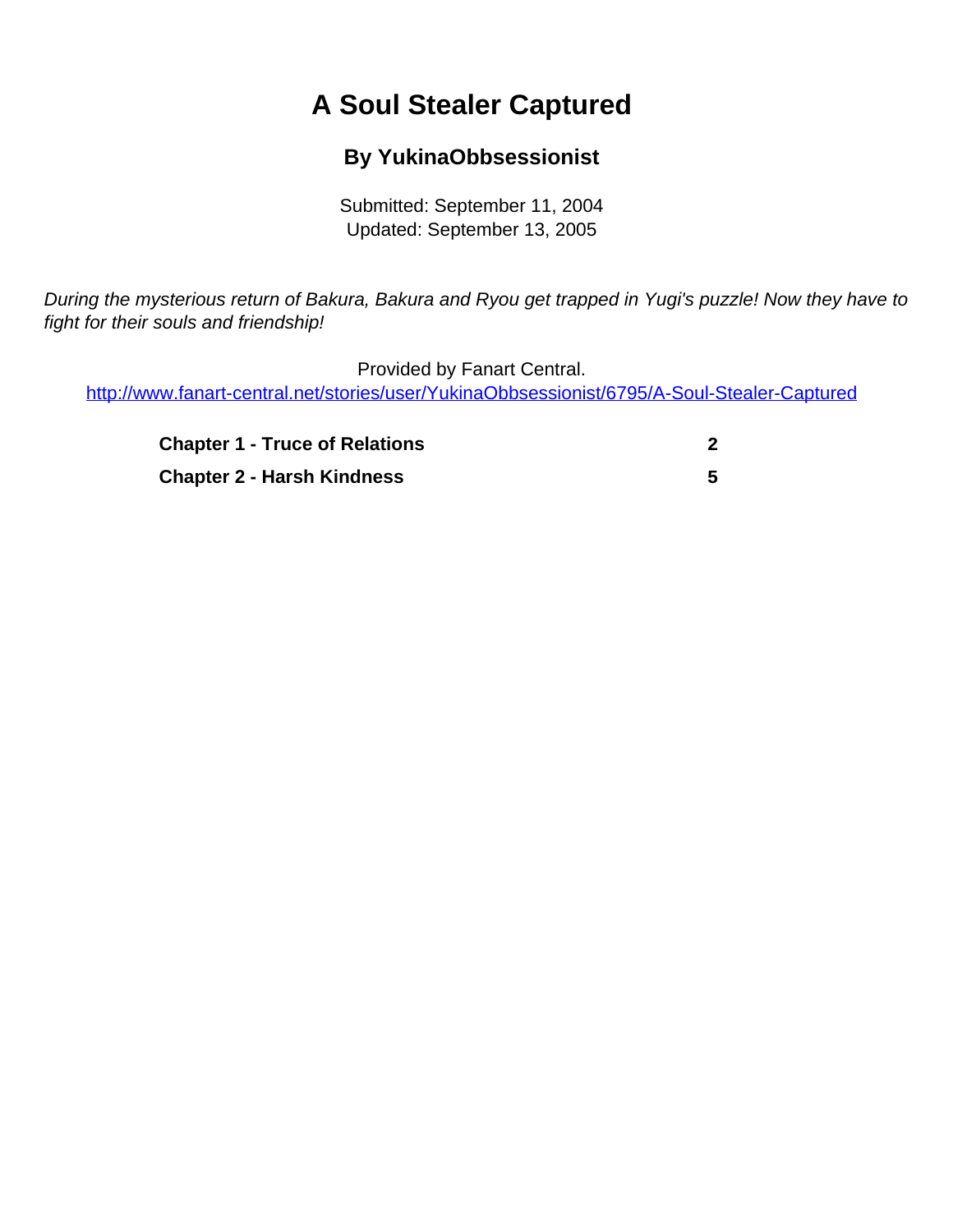## **1 - Truce of Relations**

<span id="page-1-0"></span>A boy with spikey, yellow hair, sighs and grasps a pyramid-shaped puzzle around his neck.

"Hey, Yugi!" A boy with long, albino-colored hair runs up, "Whatcha doing?"

Yugi looks up, "Heya, Bakura!" He smiles and looks alot happier and lets his puzzle hang loosely at his neck.

Ryou smiles back, "Funny running into you, I was just heading to my house, want to come?"

Yugi nods, "Sure, it sounds fun."

\*Back at Ryou's house\* \*In Ryou's room\*

Yugi is sitting on a chair, and Ryou is sitting on his bed. Yugi sits smiling softly, but stays silent, looking deep in thought.

Ryou looks at him sadly, "I'm sorry, Yugi."

Yugi looks up at him surprised, "Huh, why?"

Ryou hesitates, "You miss the Pharoah don't you."

Yugi's smile falters at his lips and then he nods slowly, "Yes."

\*On a desk near Ryou a golden item with several spikes, and an eye in the middle glows\*

Ryou jumps up alarmed, "The Millenium Ring hasn't been active for months."

Yugi stands and walks by Ryou and the Millenium Ring, and Yugi's own Millenium Puzzle begins glowing.

Ryou reaches out to grab it and the moment he does, his hair grows sharper, and his eyes darker, then he smiles cruelly, "Well well, Little Yugi, and without the Pharoah."

Yugi seems shocked, "You were banished to the past!"

Bakura smirks, "No, only your precious Pharoah, but don't worry I'll relieve you of your burden, Little Yugi." With that he grabs at Yugi's puzzle and it glows furiously, and then Bakura vanishes."

Yugi whirls around, "Ryou!?"

\*Meanwhile\*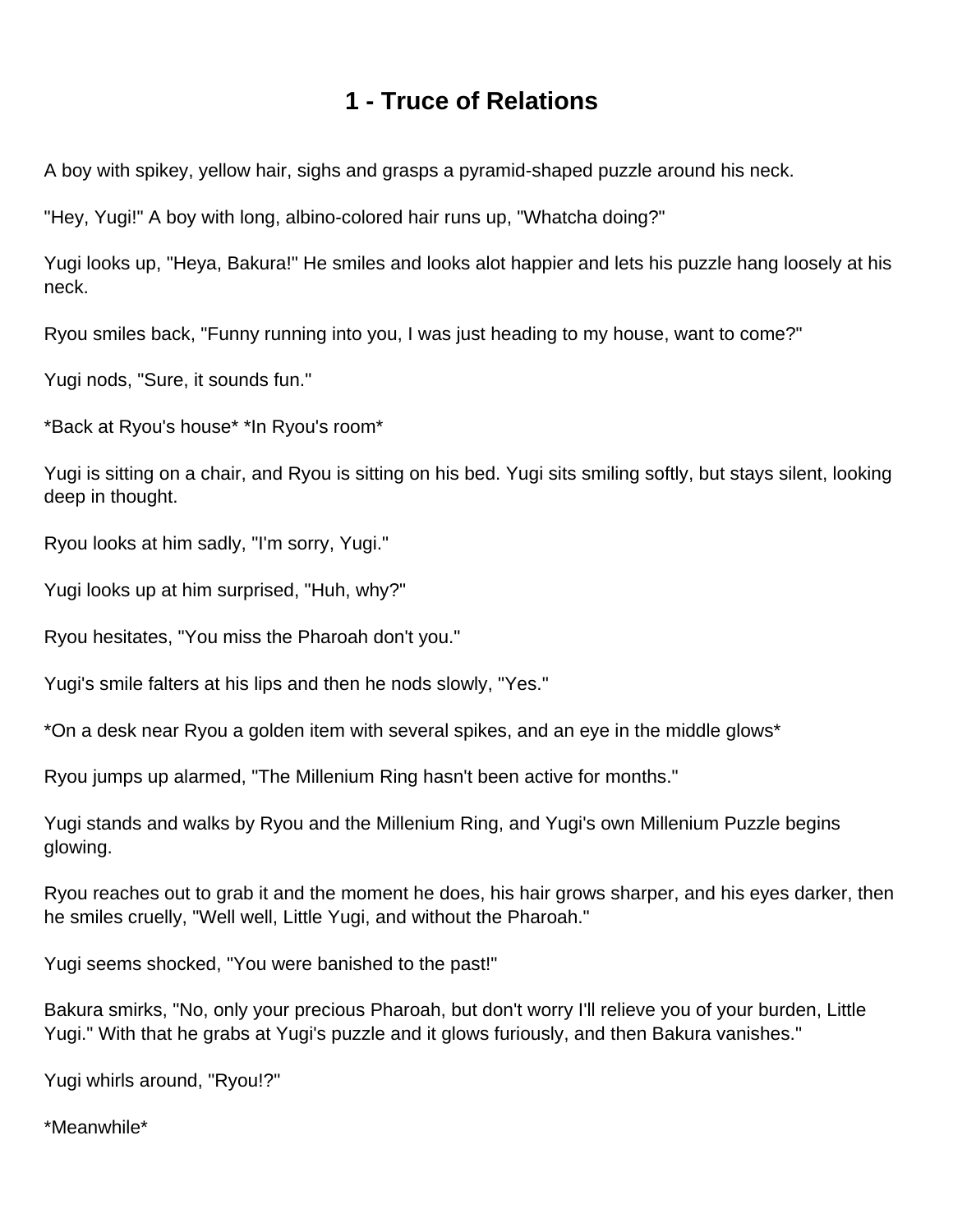Bakura rubs his head, "....What happened?" He looks around and see's a maze of ladders and doors, dimly lit and vast. His eyes fill with recognition, "The puzzle!"

"This is your fault!"

Bakura turns and sees Ryou standing over him looking angry. Bakura stands, "Wonderful, your here too."

Ryou glares, "This is your fault!"

"Is not!"

"Is too!"

"Is not!"

"Is too!"

"Is not!"

Ryou rolls his eyes and Bakura narrows his, Ryou sighs, "Now that we're trapped it doesn't really matter whose fault it is, what matters is getting out."

Ryou extends his hand, "Truce?"

Bakura stares at it, then sighs, shakes his hand, and mutters, "Truce."

Ryou lets go and looks around, "So how do we get out of here."

Bakura turns around slowly, eyeing everything carefully, "We have to find the door to the Pharoah's room."

Ryou looks confused, "The Pharoah is gone."

Bakura shrugs, "His room will always remain, it is his puzzle also, regardless of his presence."

"Well then." Ryou reaches and opens a door and nothing happens, he steps in, "This isn't it." As he turns to walk of the floor suddenly crumbles and Ryou falls, clutching a piece of floor, "Bakura, help me!"

Bakura stares over him for a moment, then turns and walks away.

"Bakura!"

Next Time: Yugi goes to Marik and Ishtar for help to save Bakura and Ryou, but will Ryou be alive to save, or will he fall and remain trapped inside the puzzle for all eternity...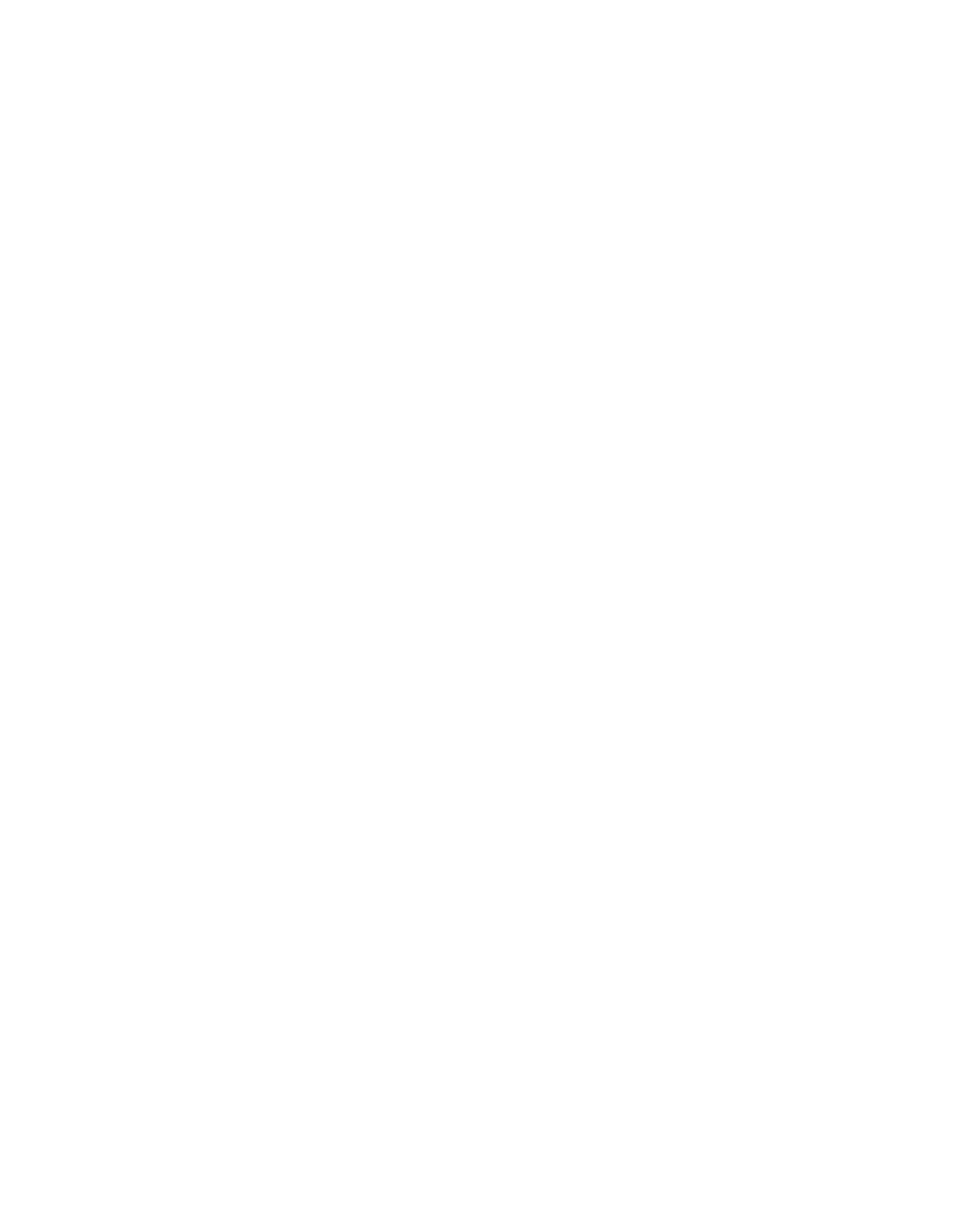## **2 - Harsh Kindness**

<span id="page-4-0"></span>Ryou hangs from the ledge inside the Millenium Puzzle, grip slipping, he swallows hard, and his hand slips, he shuts his eyes and holds his breath.

A hand reaches out and grabs his arms and yanks him up from the hole, casting him on the ground with an agitated grunt of effort.

Ryou pauses and looks up into the frowning face of Bakura, staring down at him, "Y..you saved me?"

Bakura shrugs and turns, walking away, Ryou stands up and follows, "Why did you do that?"

Bakura doesn't answer and keeps walking, seemingly oblivious to the question.

Ryou speeds up and stands in front of Bakura and looks him in the eyes, "Why did you save me?"

Bakura stops midstep and glares at Ryou, "Don't ask stupid questions, just be glad I even bothered to save you at all, I just figured you'd be useful eventually." Bakura steps by Ryou staring ahead.

Ryou stands a moment, thinking over his cold words, then rushes after him, "Thank you."

A flicker of change crosses Bakura's face for a split second then leaves, and he grumbles a reply, " Nothing personal, like I said, so be quiet about it."

Ryou follows thinking hard, Why would he save me? It doesn't matter though, after everything he's done, just because he saved me, he left me in the first place anyway.

Bakura pauses, coming to an intersection, he growls out, "Which way?"

Ryou stops and looks around, "How would I know?"

Bakura starts walking right up some stairs muttering under his breath, "Useless....pfft..."

Ryou's eyes scan around trying to plot the place out, but it was futile, an endless maze, then he gets struck with an idea, "What if we called to Yami and Yugi?" "Maybe they'll hear us."

Bakura turns and glares at Ryou then looks ahead, "We don't need their help, and besides why call to Yami?"

Ryou argues, "You said that Yami still had his puzzle."

Bakura turns and glares straight into Ryou's eyes, "It doesn't work that way, and even if it did, the second they had helped us they'd be sending me to the Shadow Realm, and I'm not going back again, not unless it's because I'm sending someone else there."